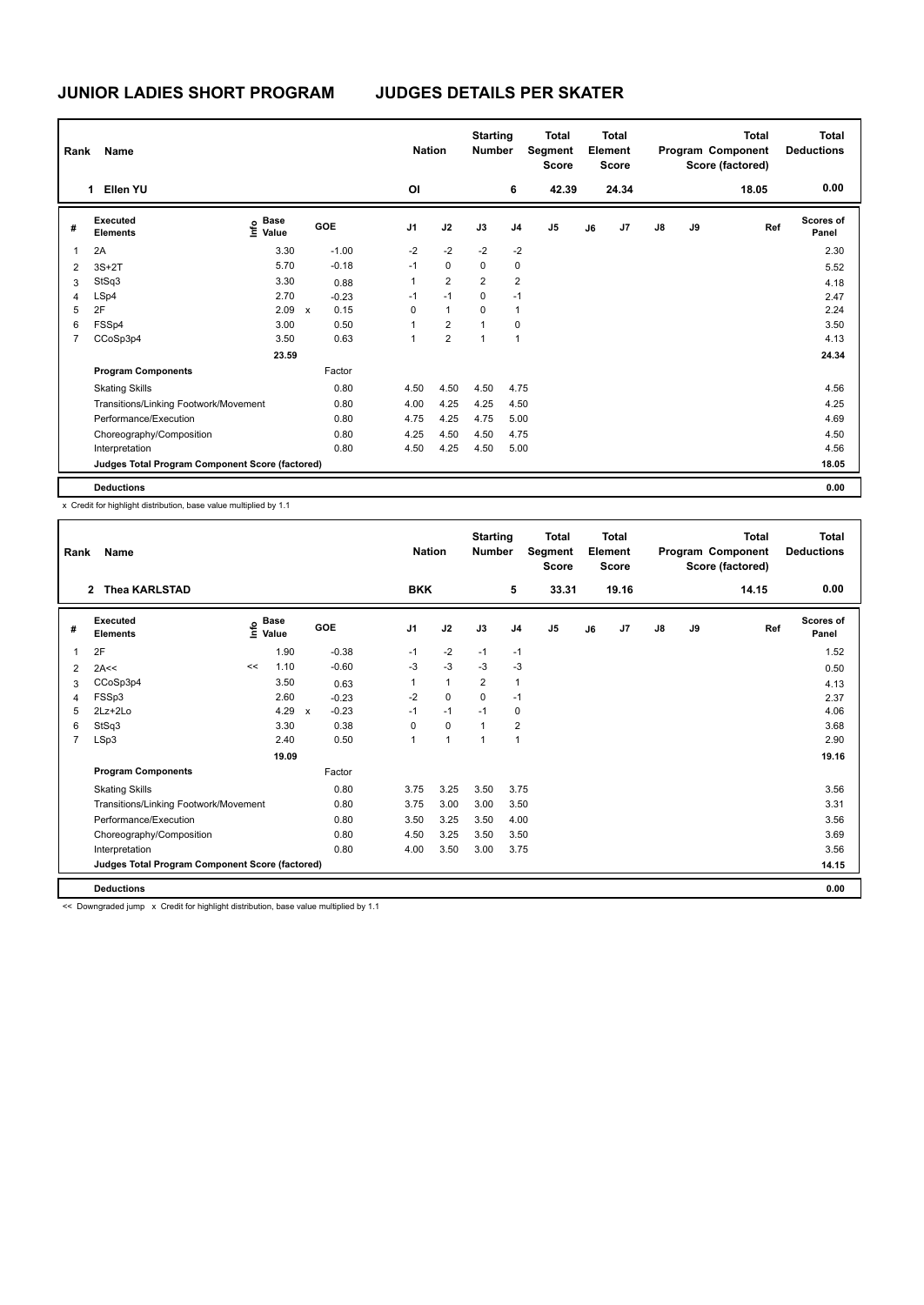| Rank           | Name                                            |      |                      |              |         | <b>Nation</b>  |                      | <b>Starting</b><br><b>Number</b> |                | <b>Total</b><br>Segment<br><b>Score</b> |    | Total<br>Element<br>Score |               |    | <b>Total</b><br>Program Component<br>Score (factored) | <b>Total</b><br><b>Deductions</b> |
|----------------|-------------------------------------------------|------|----------------------|--------------|---------|----------------|----------------------|----------------------------------|----------------|-----------------------------------------|----|---------------------------|---------------|----|-------------------------------------------------------|-----------------------------------|
|                | <b>Andrea LAE</b><br>3                          |      |                      |              |         | <b>OSK</b>     |                      |                                  | 14             | 32.65                                   |    | 18.75                     |               |    | 14.90                                                 | 1.00                              |
| #              | Executed<br><b>Elements</b>                     | lnfo | <b>Base</b><br>Value |              | GOE     | J <sub>1</sub> | J2                   | J3                               | J <sub>4</sub> | J <sub>5</sub>                          | J6 | J7                        | $\mathsf{J}8$ | J9 | Ref                                                   | Scores of<br>Panel                |
|                | 2A                                              |      | 3.30                 |              | 0.00    | 0              | $\mathbf 0$          | 0                                | 0              |                                         |    |                           |               |    |                                                       | 3.30                              |
| $\overline{2}$ | 3S<<+COMBO                                      | <<   | 1.30                 |              | $-0.60$ | -3             | $-3$                 | $-3$                             | $-3$           |                                         |    |                           |               |    |                                                       | 0.70                              |
| 3              | FSSp4                                           |      | 3.00                 |              | $-0.30$ | $-1$           | $-1$                 | $-1$                             | $-1$           |                                         |    |                           |               |    |                                                       | 2.70                              |
| 4              | 2F                                              |      | 2.09                 | $\mathsf{x}$ | 0.00    | 0              | $\mathbf 0$          | $\Omega$                         | $\mathbf 0$    |                                         |    |                           |               |    |                                                       | 2.09                              |
| 5              | LSp3                                            |      | 2.40                 |              | 0.38    | 1              | $\mathbf{1}$         | 1                                | 0              |                                         |    |                           |               |    |                                                       | 2.78                              |
| 6              | StSq3                                           |      | 3.30                 |              | 0.13    | 0              | $\mathbf 0$          | 1                                | 0              |                                         |    |                           |               |    |                                                       | 3.43                              |
| $\overline{7}$ | CCoSp3p4                                        |      | 3.50                 |              | 0.25    | 0              | $\blacktriangleleft$ | 0                                | $\overline{1}$ |                                         |    |                           |               |    |                                                       | 3.75                              |
|                |                                                 |      | 18.89                |              |         |                |                      |                                  |                |                                         |    |                           |               |    |                                                       | 18.75                             |
|                | <b>Program Components</b>                       |      |                      |              | Factor  |                |                      |                                  |                |                                         |    |                           |               |    |                                                       |                                   |
|                | <b>Skating Skills</b>                           |      |                      |              | 0.80    | 4.25           | 4.00                 | 4.00                             | 4.50           |                                         |    |                           |               |    |                                                       | 4.19                              |
|                | Transitions/Linking Footwork/Movement           |      |                      |              | 0.80    | 3.25           | 3.50                 | 3.75                             | 3.75           |                                         |    |                           |               |    |                                                       | 3.56                              |
|                | Performance/Execution                           |      |                      |              | 0.80    | 3.50           | 3.75                 | 3.50                             | 4.00           |                                         |    |                           |               |    |                                                       | 3.69                              |
|                | Choreography/Composition                        |      |                      |              | 0.80    | 3.75           | 3.50                 | 3.25                             | 3.75           |                                         |    |                           |               |    |                                                       | 3.56                              |
|                | Interpretation                                  |      |                      |              | 0.80    | 3.50           | 3.50                 | 3.50                             | 4.00           |                                         |    |                           |               |    |                                                       | 3.63                              |
|                | Judges Total Program Component Score (factored) |      |                      |              |         |                |                      |                                  |                |                                         |    |                           |               |    |                                                       | 14.90                             |
|                | <b>Deductions</b>                               |      |                      | Falls:       | $-1.00$ |                |                      |                                  |                |                                         |    |                           |               |    |                                                       | $-1.00$                           |

<< Downgraded jump x Credit for highlight distribution, base value multiplied by 1.1

| Rank           | Name                                            |      |                      |         | <b>Nation</b>  |                | <b>Starting</b><br><b>Number</b> |                | <b>Total</b><br>Segment<br><b>Score</b> |    | <b>Total</b><br>Element<br><b>Score</b> |               |    | Total<br>Program Component<br>Score (factored) | <b>Total</b><br><b>Deductions</b> |
|----------------|-------------------------------------------------|------|----------------------|---------|----------------|----------------|----------------------------------|----------------|-----------------------------------------|----|-----------------------------------------|---------------|----|------------------------------------------------|-----------------------------------|
|                | 4 Vanessa GJERDE                                |      |                      |         | LIL            |                |                                  | 3              | 31.43                                   |    | 17.78                                   |               |    | 13.65                                          | 0.00                              |
| #              | Executed<br><b>Elements</b>                     | lnfo | <b>Base</b><br>Value | GOE     | J <sub>1</sub> | J2             | J3                               | J <sub>4</sub> | J <sub>5</sub>                          | J6 | J <sub>7</sub>                          | $\mathsf{J}8$ | J9 | Ref                                            | <b>Scores of</b><br>Panel         |
| 1              | 2A<<                                            | <<   | 1.10                 | $-0.55$ | -3             | $-3$           | $-3$                             | $-2$           |                                         |    |                                         |               |    |                                                | 0.55                              |
| $\overline{2}$ | $2Lz + 2Lo$                                     |      | 3.90                 | 0.00    | 0              | $\mathbf 0$    | $\Omega$                         | 0              |                                         |    |                                         |               |    |                                                | 3.90                              |
| 3              | CCoSp3p4                                        |      | 3.50                 | 0.50    |                | $\mathbf{1}$   | $\mathbf{1}$                     | 1              |                                         |    |                                         |               |    |                                                | 4.00                              |
| 4              | 2F                                              |      | 1.90                 | $-0.30$ | $-1$           | $-1$           | $-1$                             | $-1$           |                                         |    |                                         |               |    |                                                | 1.60                              |
| 5              | FSSp2V                                          |      | 1.60                 | $-0.30$ | $-1$           | $-1$           | $-1$                             | $-1$           |                                         |    |                                         |               |    |                                                | 1.30                              |
| 6              | StSq2                                           |      | 2.60                 | 0.38    |                | $\mathbf 0$    | $\mathbf{1}$                     | $\mathbf{1}$   |                                         |    |                                         |               |    |                                                | 2.98                              |
| 7              | LSp4                                            |      | 2.70                 | 0.75    |                | $\overline{2}$ | $\overline{1}$                   | $\overline{2}$ |                                         |    |                                         |               |    |                                                | 3.45                              |
|                |                                                 |      | 17.30                |         |                |                |                                  |                |                                         |    |                                         |               |    |                                                | 17.78                             |
|                | <b>Program Components</b>                       |      |                      | Factor  |                |                |                                  |                |                                         |    |                                         |               |    |                                                |                                   |
|                | <b>Skating Skills</b>                           |      |                      | 0.80    | 3.50           | 3.25           | 3.00                             | 4.50           |                                         |    |                                         |               |    |                                                | 3.56                              |
|                | Transitions/Linking Footwork/Movement           |      |                      | 0.80    | 3.00           | 2.50           | 2.75                             | 4.00           |                                         |    |                                         |               |    |                                                | 3.06                              |
|                | Performance/Execution                           |      |                      | 0.80    | 3.75           | 3.50           | 3.50                             | 4.25           |                                         |    |                                         |               |    |                                                | 3.75                              |
|                | Choreography/Composition                        |      |                      | 0.80    | 3.25           | 3.00           | 3.00                             | 4.00           |                                         |    |                                         |               |    |                                                | 3.31                              |
|                | Interpretation                                  |      |                      | 0.80    | 3.50           | 3.25           | 3.00                             | 3.75           |                                         |    |                                         |               |    |                                                | 3.38                              |
|                | Judges Total Program Component Score (factored) |      |                      |         |                |                |                                  |                |                                         |    |                                         |               |    |                                                | 13.65                             |
|                | <b>Deductions</b>                               |      |                      |         |                |                |                                  |                |                                         |    |                                         |               |    |                                                | 0.00                              |

<< Downgraded jump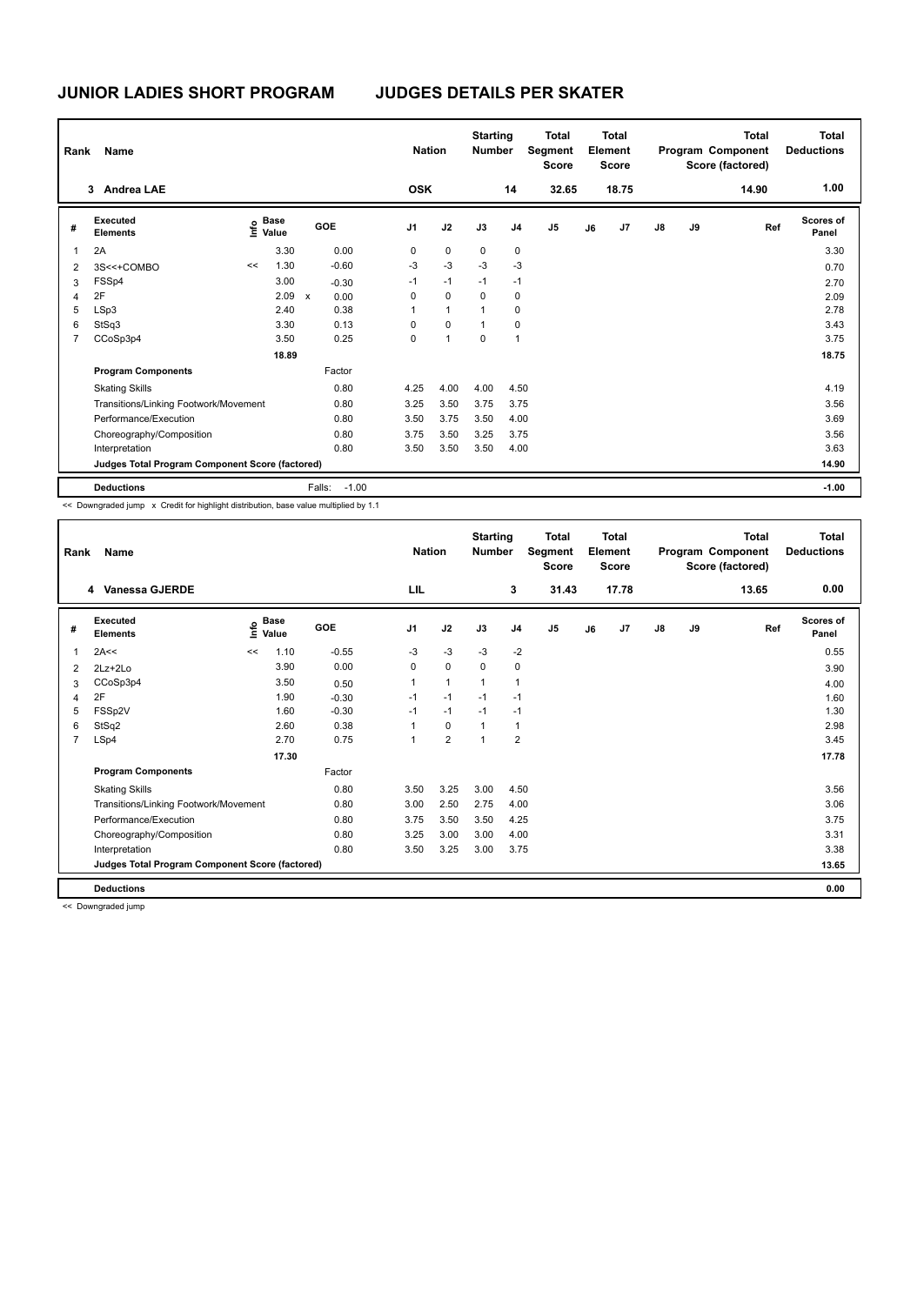| Rank           | Name                                            |    |                                  |                   | <b>Nation</b>  |              | <b>Starting</b><br><b>Number</b> |                | <b>Total</b><br>Segment<br><b>Score</b> |    | Total<br>Element<br><b>Score</b> |               |    | <b>Total</b><br>Program Component<br>Score (factored) | <b>Total</b><br><b>Deductions</b> |
|----------------|-------------------------------------------------|----|----------------------------------|-------------------|----------------|--------------|----------------------------------|----------------|-----------------------------------------|----|----------------------------------|---------------|----|-------------------------------------------------------|-----------------------------------|
|                | Mathilde Austdahl SANDØY<br>5                   |    |                                  |                   | OI             |              |                                  | 10             | 29.41                                   |    | 16.96                            |               |    | 13.45                                                 | 1.00                              |
| #              | Executed<br><b>Elements</b>                     |    | <b>Base</b><br>e Base<br>⊆ Value | GOE               | J <sub>1</sub> | J2           | J3                               | J <sub>4</sub> | J <sub>5</sub>                          | J6 | J7                               | $\mathsf{J}8$ | J9 | Ref                                                   | Scores of<br>Panel                |
| 1              | $2Lo+2Lo$                                       |    | 3.60                             | $-0.68$           | $-2$           | $-2$         | $-2$                             | $-3$           |                                         |    |                                  |               |    |                                                       | 2.92                              |
| $\overline{2}$ | 2A<<                                            | << | 1.10                             | $-0.60$           | $-3$           | $-3$         | $-3$                             | $-3$           |                                         |    |                                  |               |    |                                                       | 0.50                              |
| 3              | CCoSp3p4                                        |    | 3.50                             | 0.38              | 1              | $\mathbf 0$  | $\mathbf{1}$                     | $\overline{1}$ |                                         |    |                                  |               |    |                                                       | 3.88                              |
| 4              | 2F                                              |    | 1.90                             | 0.08              | 0              | $\mathbf{1}$ | $\Omega$                         | 0              |                                         |    |                                  |               |    |                                                       | 1.98                              |
| 5              | FSSp2V                                          |    | 1.60                             | $-0.30$           | $-2$           | $-1$         | $\Omega$                         | $-1$           |                                         |    |                                  |               |    |                                                       | 1.30                              |
| 6              | LSp4                                            |    | 2.70                             | 0.38              | 1              | 0            | 1                                | $\overline{1}$ |                                         |    |                                  |               |    |                                                       | 3.08                              |
| 7              | StSq3                                           |    | 3.30                             | 0.00              | 0              | $\mathbf 0$  | 0                                | 0              |                                         |    |                                  |               |    |                                                       | 3.30                              |
|                |                                                 |    | 17.70                            |                   |                |              |                                  |                |                                         |    |                                  |               |    |                                                       | 16.96                             |
|                | <b>Program Components</b>                       |    |                                  | Factor            |                |              |                                  |                |                                         |    |                                  |               |    |                                                       |                                   |
|                | <b>Skating Skills</b>                           |    |                                  | 0.80              | 3.75           | 3.25         | 3.50                             | 3.50           |                                         |    |                                  |               |    |                                                       | 3.50                              |
|                | Transitions/Linking Footwork/Movement           |    |                                  | 0.80              | 3.25           | 3.25         | 3.00                             | 3.00           |                                         |    |                                  |               |    |                                                       | 3.13                              |
|                | Performance/Execution                           |    |                                  | 0.80              | 3.50           | 3.00         | 3.50                             | 3.25           |                                         |    |                                  |               |    |                                                       | 3.31                              |
|                | Choreography/Composition                        |    |                                  | 0.80              | 3.75           | 3.50         | 3.25                             | 3.00           |                                         |    |                                  |               |    |                                                       | 3.38                              |
|                | Interpretation                                  |    |                                  | 0.80              | 4.00           | 3.50         | 3.25                             | 3.25           |                                         |    |                                  |               |    |                                                       | 3.50                              |
|                | Judges Total Program Component Score (factored) |    |                                  |                   |                |              |                                  |                |                                         |    |                                  |               |    |                                                       | 13.45                             |
|                | <b>Deductions</b>                               |    |                                  | $-1.00$<br>Falls: |                |              |                                  |                |                                         |    |                                  |               |    |                                                       | $-1.00$                           |

<< Downgraded jump

| Rank           | Name                                            |      |                      |              |         | <b>Nation</b>  |              | <b>Starting</b><br><b>Number</b> |                | <b>Total</b><br>Segment<br><b>Score</b> |    | <b>Total</b><br>Element<br>Score |    |    | <b>Total</b><br>Program Component<br>Score (factored) | <b>Total</b><br><b>Deductions</b> |
|----------------|-------------------------------------------------|------|----------------------|--------------|---------|----------------|--------------|----------------------------------|----------------|-----------------------------------------|----|----------------------------------|----|----|-------------------------------------------------------|-----------------------------------|
|                | <b>Nina JOAKIMSEN</b><br>6                      |      |                      |              |         | O <sub>l</sub> |              |                                  | $\mathbf{1}$   | 28.84                                   |    | 15.99                            |    |    | 12.85                                                 | 0.00                              |
| #              | Executed<br><b>Elements</b>                     | ١nfo | <b>Base</b><br>Value | GOE          |         | J <sub>1</sub> | J2           | J3                               | J <sub>4</sub> | J <sub>5</sub>                          | J6 | J <sub>7</sub>                   | J8 | J9 | Ref                                                   | <b>Scores of</b><br>Panel         |
| 1              | 2A<<                                            | <<   | 1.10                 |              | $-0.60$ | $-3$           | $-3$         | $-3$                             | $-3$           |                                         |    |                                  |    |    |                                                       | 0.50                              |
| 2              | $2Lz+2Lo$                                       |      | 3.90                 |              | 0.15    | 0              | $\mathbf 0$  | $\mathbf{1}$                     | $\mathbf{1}$   |                                         |    |                                  |    |    |                                                       | 4.05                              |
| 3              | CCoSp3p4                                        |      | 3.50                 |              | 0.13    | 0              | $\mathbf 0$  | $\mathbf 0$                      | $\mathbf{1}$   |                                         |    |                                  |    |    |                                                       | 3.63                              |
| 4              | StSq2                                           |      | 2.60                 |              | $-0.13$ | 0              | $-1$         | 0                                | 0              |                                         |    |                                  |    |    |                                                       | 2.47                              |
| 5              | 2F                                              |      | 2.09                 | $\mathsf{x}$ | 0.15    | 0              | $\mathbf{1}$ | 1                                | 0              |                                         |    |                                  |    |    |                                                       | 2.24                              |
| 6              | FSSp2V                                          |      | 1.60                 |              | $-0.53$ | $-2$           | $-2$         | $-2$                             | $-1$           |                                         |    |                                  |    |    |                                                       | 1.07                              |
| $\overline{7}$ | LSp2                                            |      | 1.90                 |              | 0.13    | $\Omega$       | $\mathbf 0$  | $\Omega$                         | $\mathbf{1}$   |                                         |    |                                  |    |    |                                                       | 2.03                              |
|                |                                                 |      | 16.69                |              |         |                |              |                                  |                |                                         |    |                                  |    |    |                                                       | 15.99                             |
|                | <b>Program Components</b>                       |      |                      |              | Factor  |                |              |                                  |                |                                         |    |                                  |    |    |                                                       |                                   |
|                | <b>Skating Skills</b>                           |      |                      |              | 0.80    | 3.00           | 3.50         | 3.25                             | 3.75           |                                         |    |                                  |    |    |                                                       | 3.38                              |
|                | Transitions/Linking Footwork/Movement           |      |                      |              | 0.80    | 2.75           | 3.25         | 2.75                             | 3.25           |                                         |    |                                  |    |    |                                                       | 3.00                              |
|                | Performance/Execution                           |      |                      |              | 0.80    | 3.00           | 3.25         | 3.00                             | 3.50           |                                         |    |                                  |    |    |                                                       | 3.19                              |
|                | Choreography/Composition                        |      |                      |              | 0.80    | 3.00           | 3.50         | 3.25                             | 3.25           |                                         |    |                                  |    |    |                                                       | 3.25                              |
|                | Interpretation                                  |      |                      |              | 0.80    | 3.25           | 3.50         | 2.75                             | 3.50           |                                         |    |                                  |    |    |                                                       | 3.25                              |
|                | Judges Total Program Component Score (factored) |      |                      |              |         |                |              |                                  |                |                                         |    |                                  |    |    |                                                       | 12.85                             |
|                | <b>Deductions</b>                               |      |                      |              |         |                |              |                                  |                |                                         |    |                                  |    |    |                                                       | 0.00                              |

<< Downgraded jump x Credit for highlight distribution, base value multiplied by 1.1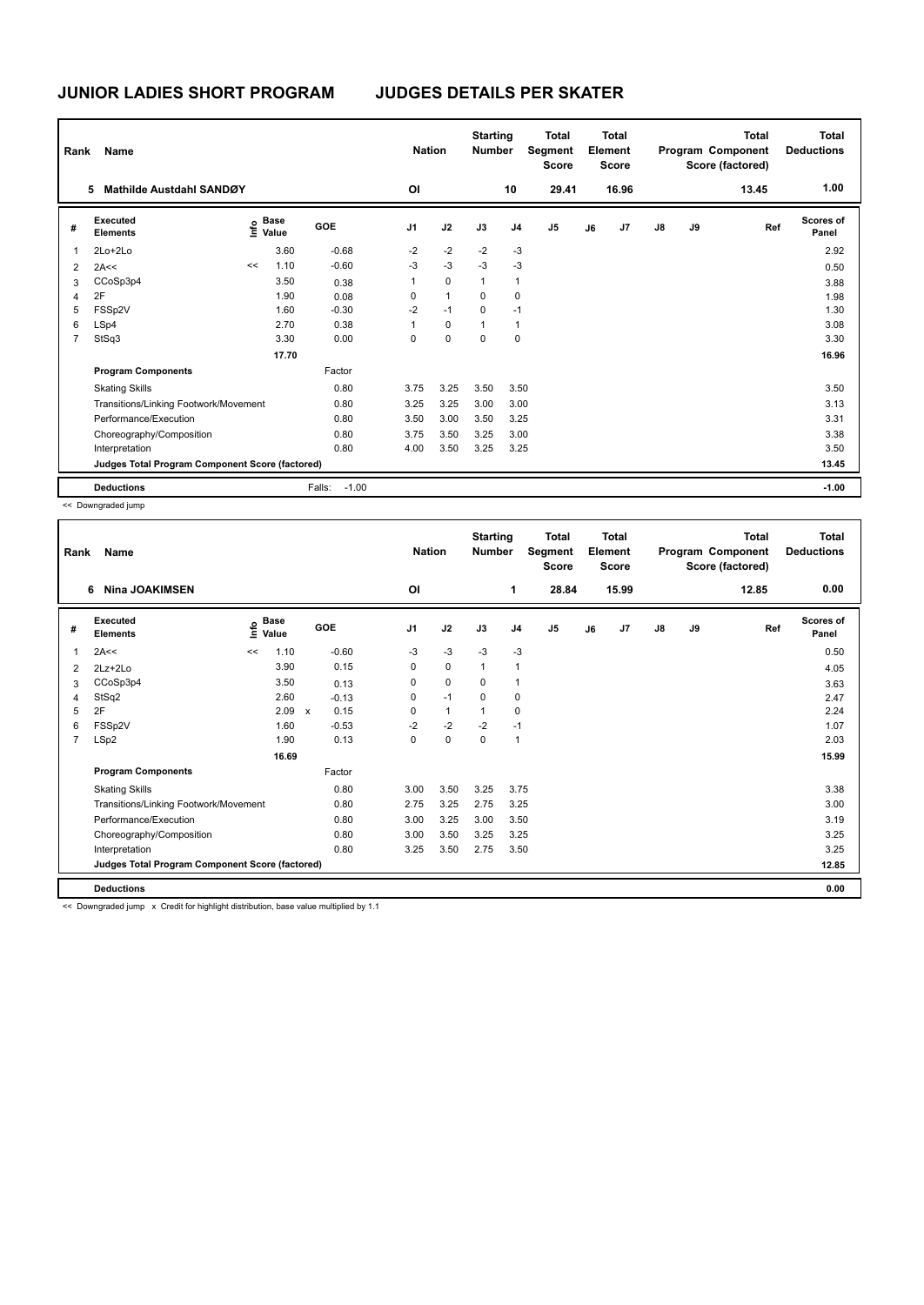| Rank | Name                                            |         |                      |                   | <b>Nation</b>  |                | <b>Starting</b><br><b>Number</b> |                | <b>Total</b><br>Segment<br><b>Score</b> |    | <b>Total</b><br>Element<br><b>Score</b> |               |    | Total<br>Program Component<br>Score (factored) | <b>Total</b><br><b>Deductions</b> |
|------|-------------------------------------------------|---------|----------------------|-------------------|----------------|----------------|----------------------------------|----------------|-----------------------------------------|----|-----------------------------------------|---------------|----|------------------------------------------------|-----------------------------------|
|      | <b>Pernille MOEN</b><br>7                       |         |                      |                   | <b>OSK</b>     |                |                                  | 12             | 27.72                                   |    | 14.07                                   |               |    | 14.65                                          | 1.00                              |
| #    | Executed<br><b>Elements</b>                     | lnfo    | <b>Base</b><br>Value | <b>GOE</b>        | J <sub>1</sub> | J2             | J3                               | J <sub>4</sub> | J <sub>5</sub>                          | J6 | J7                                      | $\mathsf{J}8$ | J9 | Ref                                            | Scores of<br>Panel                |
| 1    | 2A<<                                            | <<      | 1.10                 | $-0.60$           | $-3$           | $-3$           | $-3$                             | $-3$           |                                         |    |                                         |               |    |                                                | 0.50                              |
| 2    | 2Lo+1Lo**                                       | $\star$ | 1.80                 | $-0.90$           | $-3$           | $-3$           | $-3$                             | $-3$           |                                         |    |                                         |               |    |                                                | 0.90                              |
| 3    | CCoSp3p3                                        |         | 3.00                 | 0.38              | 0              | $\overline{2}$ | $\mathbf{1}$                     | 0              |                                         |    |                                         |               |    |                                                | 3.38                              |
| 4    | 2F                                              |         | 1.90                 | $-0.08$           | $-1$           | $-1$           | $\mathbf{1}$                     | 0              |                                         |    |                                         |               |    |                                                | 1.82                              |
| 5    | FSSp2V                                          |         | 1.60                 | $-0.38$           | $-2$           | $-1$           | $-1$                             | $-1$           |                                         |    |                                         |               |    |                                                | 1.22                              |
| 6    | StSq2                                           |         | 2.60                 | 0.50              | 1              | $\mathbf{1}$   | $\overline{2}$                   | 0              |                                         |    |                                         |               |    |                                                | 3.10                              |
| 7    | LSp3                                            |         | 2.40                 | 0.75              | $\overline{2}$ | 1              | $\overline{2}$                   | $\overline{1}$ |                                         |    |                                         |               |    |                                                | 3.15                              |
|      |                                                 |         | 14.40                |                   |                |                |                                  |                |                                         |    |                                         |               |    |                                                | 14.07                             |
|      | <b>Program Components</b>                       |         |                      | Factor            |                |                |                                  |                |                                         |    |                                         |               |    |                                                |                                   |
|      | <b>Skating Skills</b>                           |         |                      | 0.80              | 4.00           | 3.75           | 3.75                             | 3.75           |                                         |    |                                         |               |    |                                                | 3.81                              |
|      | Transitions/Linking Footwork/Movement           |         |                      | 0.80              | 3.75           | 3.50           | 3.25                             | 3.00           |                                         |    |                                         |               |    |                                                | 3.38                              |
|      | Performance/Execution                           |         |                      | 0.80              | 4.00           | 3.75           | 4.00                             | 3.50           |                                         |    |                                         |               |    |                                                | 3.81                              |
|      | Choreography/Composition                        |         |                      | 0.80              | 3.75           | 3.75           | 3.50                             | 3.00           |                                         |    |                                         |               |    |                                                | 3.50                              |
|      | Interpretation                                  |         |                      | 0.80              | 4.25           | 4.00           | 3.50                             | 3.50           |                                         |    |                                         |               |    |                                                | 3.81                              |
|      | Judges Total Program Component Score (factored) |         |                      |                   |                |                |                                  |                |                                         |    |                                         |               |    |                                                | 14.65                             |
|      | <b>Deductions</b>                               |         |                      | $-1.00$<br>Falls: |                |                |                                  |                |                                         |    |                                         |               |    |                                                | $-1.00$                           |

<< Downgraded jump \* Invalid element

| Rank           | Name                                            |          |                      |              |         |                | <b>Nation</b> | <b>Starting</b><br><b>Number</b> |                | <b>Total</b><br>Segment<br><b>Score</b> |    | Total<br>Element<br><b>Score</b> |               |    | <b>Total</b><br>Program Component<br>Score (factored) | <b>Total</b><br><b>Deductions</b> |
|----------------|-------------------------------------------------|----------|----------------------|--------------|---------|----------------|---------------|----------------------------------|----------------|-----------------------------------------|----|----------------------------------|---------------|----|-------------------------------------------------------|-----------------------------------|
|                | <b>Madeleine ERIKSEN</b><br>8                   |          |                      |              |         | <b>OSK</b>     |               |                                  | 13             | 27.25                                   |    | 14.20                            |               |    | 13.05                                                 | 0.00                              |
| #              | Executed<br><b>Elements</b>                     | e        | <b>Base</b><br>Value | GOE          |         | J <sub>1</sub> | J2            | J3                               | J <sub>4</sub> | J <sub>5</sub>                          | J6 | J <sub>7</sub>                   | $\mathsf{J}8$ | J9 | Ref                                                   | <b>Scores of</b><br>Panel         |
| 1              | $2Lz+2T<$                                       | $\hat{}$ | 3.00                 |              | $-0.60$ | $-2$           | $-2$          | $-2$                             | $-2$           |                                         |    |                                  |               |    |                                                       | 2.40                              |
| 2              | 2A<<                                            | <<       | 1.10                 |              | $-0.60$ | $-3$           | $-3$          | $-3$                             | $-3$           |                                         |    |                                  |               |    |                                                       | 0.50                              |
| 3              | CCoSp3p4                                        |          | 3.50                 |              | 0.38    | 1              | 0             | $\mathbf{1}$                     | $\mathbf{1}$   |                                         |    |                                  |               |    |                                                       | 3.88                              |
| 4              | 2Fe                                             | e        | 1.54                 | $\mathsf{x}$ | $-0.75$ | -3             | $-3$          | $-2$                             | $-2$           |                                         |    |                                  |               |    |                                                       | 0.79                              |
| 5              | FSSp1V                                          |          | 1.40                 |              | $-0.45$ | $-2$           | $-2$          | $-1$                             | $-1$           |                                         |    |                                  |               |    |                                                       | 0.95                              |
| 6              | StSq2                                           |          | 2.60                 |              | 0.00    | 0              | $\mathbf 0$   | $\Omega$                         | 0              |                                         |    |                                  |               |    |                                                       | 2.60                              |
| $\overline{7}$ | LSp4                                            |          | 2.70                 |              | 0.38    | $\mathbf{1}$   | $\mathbf{1}$  | 1                                | 0              |                                         |    |                                  |               |    |                                                       | 3.08                              |
|                |                                                 |          | 15.84                |              |         |                |               |                                  |                |                                         |    |                                  |               |    |                                                       | 14.20                             |
|                | <b>Program Components</b>                       |          |                      |              | Factor  |                |               |                                  |                |                                         |    |                                  |               |    |                                                       |                                   |
|                | <b>Skating Skills</b>                           |          |                      |              | 0.80    | 4.25           | 3.00          | 3.25                             | 4.25           |                                         |    |                                  |               |    |                                                       | 3.69                              |
|                | Transitions/Linking Footwork/Movement           |          |                      |              | 0.80    | 3.25           | 2.50          | 3.00                             | 3.50           |                                         |    |                                  |               |    |                                                       | 3.06                              |
|                | Performance/Execution                           |          |                      |              | 0.80    | 3.75           | 2.50          | 2.75                             | 3.75           |                                         |    |                                  |               |    |                                                       | 3.19                              |
|                | Choreography/Composition                        |          |                      |              | 0.80    | 3.50           | 3.25          | 3.00                             | 3.50           |                                         |    |                                  |               |    |                                                       | 3.31                              |
|                | Interpretation                                  |          |                      |              | 0.80    | 3.50           | 2.50          | 2.75                             | 3.50           |                                         |    |                                  |               |    |                                                       | 3.06                              |
|                | Judges Total Program Component Score (factored) |          |                      |              |         |                |               |                                  |                |                                         |    |                                  |               |    |                                                       | 13.05                             |
|                | <b>Deductions</b>                               |          |                      |              |         |                |               |                                  |                |                                         |    |                                  |               |    |                                                       | 0.00                              |

< Under-rotated jump << Downgraded jump x Credit for highlight distribution, base value multiplied by 1.1 e Wrong edge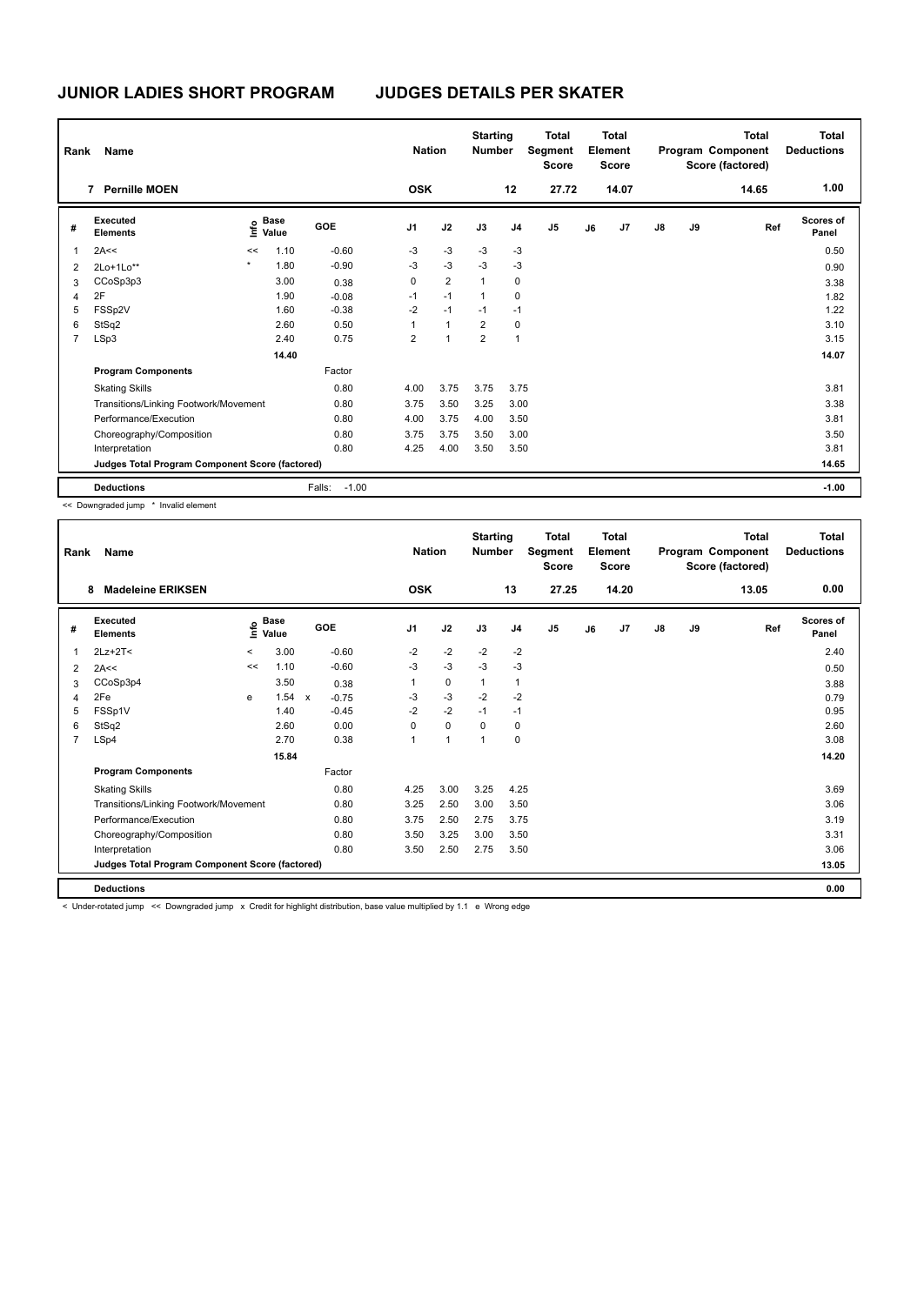| Rank           | Name                                            |    |                                  |              |         | <b>Nation</b>  |              | <b>Starting</b><br><b>Number</b> |                         | <b>Total</b><br>Segment<br><b>Score</b> |    | Total<br>Element<br><b>Score</b> |               |    | <b>Total</b><br>Program Component<br>Score (factored) | <b>Total</b><br><b>Deductions</b> |
|----------------|-------------------------------------------------|----|----------------------------------|--------------|---------|----------------|--------------|----------------------------------|-------------------------|-----------------------------------------|----|----------------------------------|---------------|----|-------------------------------------------------------|-----------------------------------|
|                | <b>Ida BERTHELSEN</b><br>9                      |    |                                  |              |         | ΟI             |              |                                  | $\overline{7}$          | 26.08                                   |    | 13.53                            |               |    | 14.55                                                 | 2.00                              |
| #              | Executed<br><b>Elements</b>                     |    | <b>Base</b><br>e Base<br>⊆ Value |              | GOE     | J <sub>1</sub> | J2           | J3                               | J <sub>4</sub>          | J <sub>5</sub>                          | J6 | J7                               | $\mathsf{J}8$ | J9 | Ref                                                   | Scores of<br>Panel                |
|                | 2Lo+COMBO                                       |    | 1.80                             |              | $-0.90$ | $-3$           | $-3$         | $-3$                             | $-3$                    |                                         |    |                                  |               |    |                                                       | 0.90                              |
| 2              | StSq2                                           |    | 2.60                             |              | 0.50    | $\mathbf{1}$   | $\mathbf{1}$ | 2                                | $\mathbf 0$             |                                         |    |                                  |               |    |                                                       | 3.10                              |
| 3              | 2A<<                                            | << | 1.21                             | $\mathsf{x}$ | $-0.60$ | -3             | $-3$         | $-3$                             | $-3$                    |                                         |    |                                  |               |    |                                                       | 0.61                              |
| 4              | LSp3                                            |    | 2.40                             |              | 0.38    | $\mathbf{1}$   | $\mathbf 0$  | 1                                | $\overline{1}$          |                                         |    |                                  |               |    |                                                       | 2.78                              |
| 5              | 2F                                              |    | 2.09                             | $\mathsf{x}$ | 0.15    | 0              | $\mathbf{1}$ | $\overline{1}$                   | 0                       |                                         |    |                                  |               |    |                                                       | 2.24                              |
| 6              | FSSp3V                                          |    | 1.80                             |              | $-0.53$ | $-2$           | $-2$         | $-1$                             | $-2$                    |                                         |    |                                  |               |    |                                                       | 1.27                              |
| $\overline{7}$ | CCoSp2p3                                        |    | 2.50                             |              | 0.13    | 0              | $\mathbf 0$  | $\mathbf 0$                      | $\overline{\mathbf{1}}$ |                                         |    |                                  |               |    |                                                       | 2.63                              |
|                |                                                 |    | 14.40                            |              |         |                |              |                                  |                         |                                         |    |                                  |               |    |                                                       | 13.53                             |
|                | <b>Program Components</b>                       |    |                                  |              | Factor  |                |              |                                  |                         |                                         |    |                                  |               |    |                                                       |                                   |
|                | <b>Skating Skills</b>                           |    |                                  |              | 0.80    | 4.00           | 3.50         | 3.75                             | 3.75                    |                                         |    |                                  |               |    |                                                       | 3.75                              |
|                | Transitions/Linking Footwork/Movement           |    |                                  |              | 0.80    | 3.50           | 3.25         | 3.50                             | 3.00                    |                                         |    |                                  |               |    |                                                       | 3.31                              |
|                | Performance/Execution                           |    |                                  |              | 0.80    | 4.25           | 3.50         | 4.00                             | 3.25                    |                                         |    |                                  |               |    |                                                       | 3.75                              |
|                | Choreography/Composition                        |    |                                  |              | 0.80    | 4.75           | 3.25         | 3.50                             | 3.00                    |                                         |    |                                  |               |    |                                                       | 3.63                              |
|                | Interpretation                                  |    |                                  |              | 0.80    | 4.25           | 3.50         | 3.75                             | 3.50                    |                                         |    |                                  |               |    |                                                       | 3.75                              |
|                | Judges Total Program Component Score (factored) |    |                                  |              |         |                |              |                                  |                         |                                         |    |                                  |               |    |                                                       | 14.55                             |
|                | <b>Deductions</b>                               |    |                                  | Falls:       | $-2.00$ |                |              |                                  |                         |                                         |    |                                  |               |    |                                                       | $-2.00$                           |

<< Downgraded jump x Credit for highlight distribution, base value multiplied by 1.1

| Rank           | Name                                            |         |                      |                           |            |                | <b>Nation</b>            | <b>Starting</b><br><b>Number</b> |                | Total<br>Segment<br><b>Score</b> |    | <b>Total</b><br>Element<br><b>Score</b> |               |    | <b>Total</b><br>Program Component<br>Score (factored) | Total<br><b>Deductions</b> |
|----------------|-------------------------------------------------|---------|----------------------|---------------------------|------------|----------------|--------------------------|----------------------------------|----------------|----------------------------------|----|-----------------------------------------|---------------|----|-------------------------------------------------------|----------------------------|
| 10             | <b>Sara BORCH NIELSEN</b>                       |         |                      |                           |            | <b>DEN</b>     |                          |                                  | 9              | 25.97                            |    | 14.77                                   |               |    | 11.20                                                 | 0.00                       |
| #              | Executed<br><b>Elements</b>                     | lnfo    | <b>Base</b><br>Value |                           | <b>GOE</b> | J <sub>1</sub> | J2                       | J3                               | J <sub>4</sub> | J <sub>5</sub>                   | J6 | J7                                      | $\mathsf{J}8$ | J9 | Ref                                                   | <b>Scores of</b><br>Panel  |
| 1              | $2Lz+2T$                                        |         | 3.40                 |                           | 0.00       | 0              | $\mathbf 0$              | $\mathbf 0$                      | $\mathbf 0$    |                                  |    |                                         |               |    |                                                       | 3.40                       |
| 2              | 2F                                              |         | 1.90                 |                           | $-0.30$    | $-1$           | $-2$                     | $-1$                             | $\mathbf 0$    |                                  |    |                                         |               |    |                                                       | 1.60                       |
| 3              | FSSp4                                           |         | 3.00                 |                           | 0.05       | $-1$           | $\mathbf 0$              | 0                                | $\mathbf{1}$   |                                  |    |                                         |               |    |                                                       | 3.05                       |
| $\overline{4}$ | StSq2                                           |         | 2.60                 |                           | $-0.38$    | $-1$           | $-1$                     | $-1$                             | $\mathbf 0$    |                                  |    |                                         |               |    |                                                       | 2.22                       |
| 5              | $1A***$                                         | $\star$ | 0.00                 | $\boldsymbol{\mathsf{x}}$ | 0.00       | ٠              | $\overline{\phantom{a}}$ | $\overline{\phantom{a}}$         | ٠.             |                                  |    |                                         |               |    |                                                       | 0.00                       |
| 6              | CCoSp3p3                                        |         | 3.00                 |                           | 0.00       | 0              | $\mathbf 0$              | $\mathbf 0$                      | 0              |                                  |    |                                         |               |    |                                                       | 3.00                       |
| $\overline{7}$ | LSp1                                            |         | 1.50                 |                           | 0.00       | 0              | 0                        | 0                                | $\mathbf 0$    |                                  |    |                                         |               |    |                                                       | 1.50                       |
|                |                                                 |         | 15.40                |                           |            |                |                          |                                  |                |                                  |    |                                         |               |    |                                                       | 14.77                      |
|                | <b>Program Components</b>                       |         |                      |                           | Factor     |                |                          |                                  |                |                                  |    |                                         |               |    |                                                       |                            |
|                | <b>Skating Skills</b>                           |         |                      |                           | 0.80       | 3.00           | 3.25                     | 3.00                             | 3.50           |                                  |    |                                         |               |    |                                                       | 3.19                       |
|                | Transitions/Linking Footwork/Movement           |         |                      |                           | 0.80       | 2.75           | 3.00                     | 2.00                             | 3.00           |                                  |    |                                         |               |    |                                                       | 2.69                       |
|                | Performance/Execution                           |         |                      |                           | 0.80       | 2.25           | 2.50                     | 2.25                             | 2.75           |                                  |    |                                         |               |    |                                                       | 2.44                       |
|                | Choreography/Composition                        |         |                      |                           | 0.80       | 3.50           | 3.00                     | 2.50                             | 2.75           |                                  |    |                                         |               |    |                                                       | 2.94                       |
|                | Interpretation                                  |         |                      |                           | 0.80       | 2.75           | 2.75                     | 2.50                             | 3.00           |                                  |    |                                         |               |    |                                                       | 2.75                       |
|                | Judges Total Program Component Score (factored) |         |                      |                           |            |                |                          |                                  |                |                                  |    |                                         |               |    |                                                       | 11.20                      |
|                | <b>Deductions</b>                               |         |                      |                           |            |                |                          |                                  |                |                                  |    |                                         |               |    |                                                       | 0.00                       |

\* Invalid element x Credit for highlight distribution, base value multiplied by 1.1